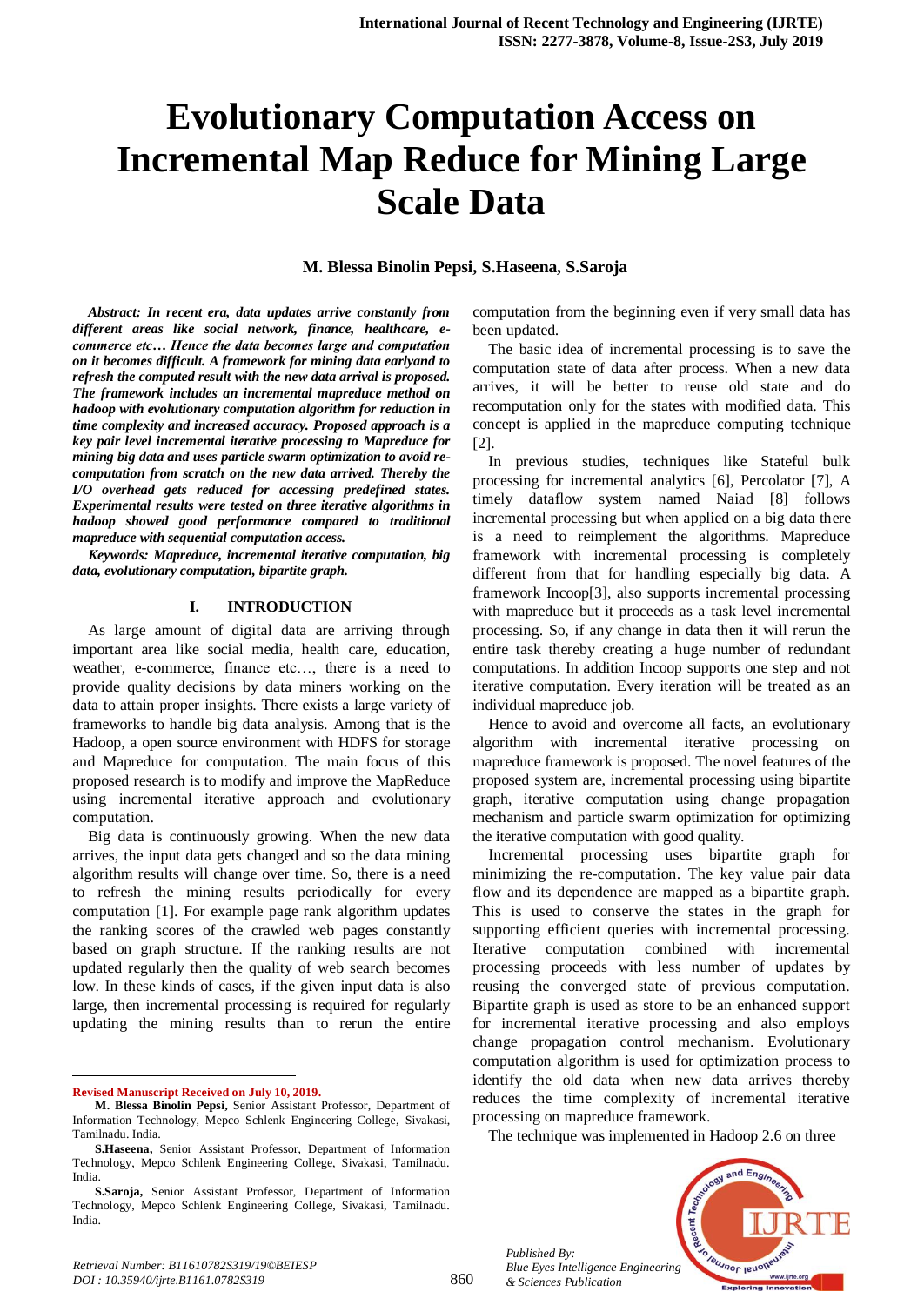#### **EVOLUTIONARY COMPUTATION ACCESS ON INCREMENTAL MAPREDUCE FOR MINING LARGE SCALE DATA**

iterative algorithms (PageRank, Kmeans, Apriori). Experimental results prove that iterative evolutionary incremental mapreduce performs better compared to traditional mapreduce framework.

## **II. RELATED WORK**

The basic mapreduce processing can work on multiple clusters. In 2004, Jeffrey Dean, Sanjay Ghemawat introduced a technique for data processing on large clusters [2]. The main contribution of the work is a simple and powerful interface that enables automatic parallelization and distribution of large scale computation combined with the implementation of this interface to achieve high performance on large clusters. This system is widely used and it is simple and mature.Usually, the input data is large and the computations have to be distributed across hundreds or thousands of machines in order to finish in reasonable amount of time. So,distribution, parallelization and failure handling leads to large amount of complex code. Hence in this system, a new abstraction is designed that allows expressing the simple computation and hides parallelization. The disadvantage of the system is that it does not have incremental approach, so it starts the re-computation from scratch

The next technique Incoop is a framework design for incremental mapreduce. In 2011, Pramod Bhatotia, Alexander Wieder, Umut A. Acer, Rafael Pasquini introduced a technique for incremental computations [3]. Incoop detects change to the inputs and enables the automatic update of the outputs by employing an efficient fine-grained result re-use mechanism. In Incoop, computations can respond automatically and efficiently to modifications to their input data by using intermediate results from previous computations and incrementally updating the output according to the changes in the input. To achieve this, it relies on memorization. Stable partitioning of input and reducing the granularity of tasks, maximize reusability. It employs affinity based scheduling techniques to increase the performance.

It consists of various design techniques that are incorporated in hadoop mapreduce framework. It includes incremental HDFS – provides mechanism to identity the similarities in the input data of consecutive job runs, contraction phase – it leverages combiner functions that is used to reduce the network traffic, memorization-aware scheduler – use affinity based scheduler that uses work stealing mechanism to minimize the amount of data movement across machines, use cases – two use cases are used: incremental log processing(to incrementally process logs) and incremental query processing(enable relation query processing on arriving data). The main disadvantage of the system is that it supports only task level incremental processing. So any changes in the result return the entire task and therefore the amount of computation increases.

In 2010, Jaliya Ekaenayake, Hui Li, Bingjing Zhang, Thilina Gunarathne, Seung-Hee Bae, Judy Quir, Geoffrey Fox proposed a runtime for iterative mapreduce computations known as Twister[4]. It uses publish/subscribe messaging infrastructure for communication and data transfer and support long running map reduce tasks. Most of the architecture focuses on performing single step map

reduce. In these runtime, the repetitive application of mapreduce creates new map or reduce task in individual iteration. It leads to performance overhead for many iterative applications. But Twister extends programming model to support iterative mapreduce computation efficiently. It also provides programming extension to mapreduce with broadcast and scatter type data transfer. It allows twister to support iterative mapreduce computation compared to other mapreduce runtimes. It utilizes two types of data products - static and dynamic. The long running (cacheable) mapreduce task eliminates the necessity of reloading static data in each iteration. In this, to minimize the intermediate data values, it uses granularity of tasks. It uses combine operation to produce collective outputs from all the reduced outputs. Any changes in the input data lead to repeat the entire iterative algorithm again. The major disadvantage is that it does not support incremental computation.

Hence compared to existing work, the proposed system provides a framework to process in a incremental iterative approach including evolutionary computation for optimization thereby provides less time complexity.

# **III. OBJECTIVE**

The goal of this work is to provide a MapReduce based framework for processing that reduces the runtime while refreshing the results of any algorithm. Other existing algorithm working on this platform requires re-computation on the entire data by this means increases the time complexity.

The method must satisfy these requirements:

It enables an effective technique for incremental iterative computation.

It provides an efficient optimization method for identifying the exact data to refresh using evolutionary computation approach.

To reduce the time complexity on refreshing results of a mining algorithm

# **IV. PROPOSED SYSTEM DESIGN**

The overall proposed work includes the following phases: i) Incremental Processing

- ii) Evolutionary Approach
- iii) Iterative Processing
- 

Generally the proposed system follows the preprocessing initially i.e. the special symbols present in the input data gets filtered. Then preprocessed data has to be given as input to Map phase. In the Map phase, the lines get tokenized. This is given as input to sort and shuffle phase where the tokenized words are arranged alphabetically and placed in store. In the Reduce phase, the process defined as per the problem.

Incremental Processing is proposed with the bipartite graph. Map reduce implementation illustrates that input to map function (K1,V1) where K1 is vertex id and V1 is represented as a1:w(i,a1),a2:w(i,a2)… where a is destination



*Published By:*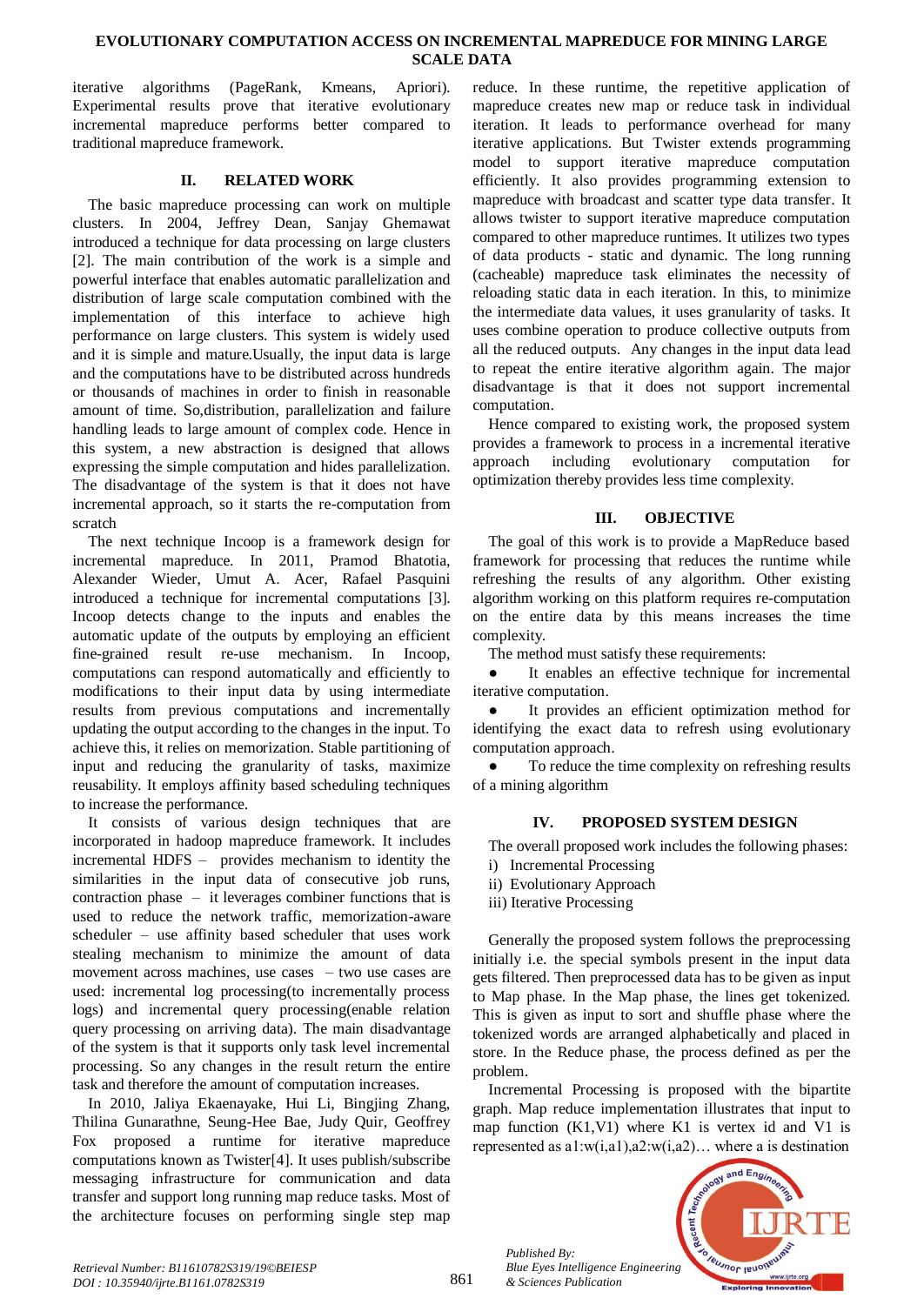vertex and  $w(i,a)$  is weight value for the out edge  $(i,a)$ . The shuffling phase combines the edge weights based on destination vertex. The reduce phase calculates the sum of all the in edges for vertex 'a' such that  $\sum_a w(i, a)$ . To preserve the edge of the states the input to the reduce task is represented by (K2,MK,V2). MK defines a globally unique value for every K2 since K2 is not unique by itself.

An example for bipartite graph with an initial and incremental processing is illustrated in Figure 1.



**Fig. 1 Initial and Incremental run of Map reduce task**

From the initial computation to incremental, the map input is based on the newly inserted, updated and deleted data. This can be represented along with V1 using any identifiable symbols like  $+$  for insert,  $*$  for update and  $-$  for delete. Hence the corresponding edges are computed in map phase as represented. The shuffle phase combines the intermediate values after updation along with initial run and places the result for reduce task thereby sorting. Finally reduce phase merges the result by checking for duplicates, inserts new edge, updates, deletes and does the task computation.

As shown in Fig.1 the symbol '+' represents inserted key value pair, '-' indicated deleted pair and '\*'. In the given example, In the initial run, the bipartite graph has 3 unique vertices so includes 3 keys and their corresponding value pair is given by the representation source edge : weight [1:0.3]. As defined MK being defined as source edge i.e. from 2 to 0 the weight is 0.5. Similarly other values are listed. Finally in the reduce phase, the sum of all weights are mapped based on input key values V2.

The next step incremental run on a bipartite graph is explained as, the operations (delete, insert, update) to be performed on the graph are defined initially. Here there are 4 vertices since 3 is added as new vertex; hence initial map phase is built similar to previous initial run but after performing the operations. The main point of merging the operations i.e. incremental processing with the already

preserved graph is done. The mapper gets updated with deleted, updated and inserted operations combining preserved and new graph. This doesn't modify the entire content but rather preserves the original store thereby reducing the complexity of computation time. Finally the reduce phase does the process of calculating the sum of weights

This task computation of incremental processing maintains a store for saving and retrieving the states. This maintains an index file to get the chunk position rather to store the entire bipartite graph result. For the updated input data, the new store given as delta store is created. Here '-' is given for deleted data and '+' for newly added data. For the inserted key value in the delta store, the corresponding chunk position is obtained using index file and the word gets inserted in it.

If '-' is present in value field, then traverse to the location provided by index file and delete it. Otherwise, insert the word to the store using index file. For deletion, the corresponding key value is obtained from the delta store, chunk position is obtained and the word gets deleted from the store. Hence the store includes merged state with newly computed edge values.



**Fig. 2 Structure of the store and index file**

The above given Fig.2 descript the steps for the creation of store and the corresponding index file for processing. The delta store further identifies the unique value and updates as delta store. 'mk' represents the mapped key.

For the delta store updation, '+' symbol indicates new key value pair and '-'symbol refers to deleted pair. The concept used is similar to bipartite graph updation [ ].

Once the task is defined in incremental run, the algorithm have to move through the key values sequentially in search of index thereby increasing the computation time when processed on a large scale data. So, to avoid a sequential approach evolutionary computation method i.e. particle swarm optimization is proposed. This is a method that optimizes the problem iteratively to define a best candidate solution.

In particle swarm optimization, the search space for the problem is to identify the set of key values from the large data space being big data to perform the task in reduce after



*Published By:*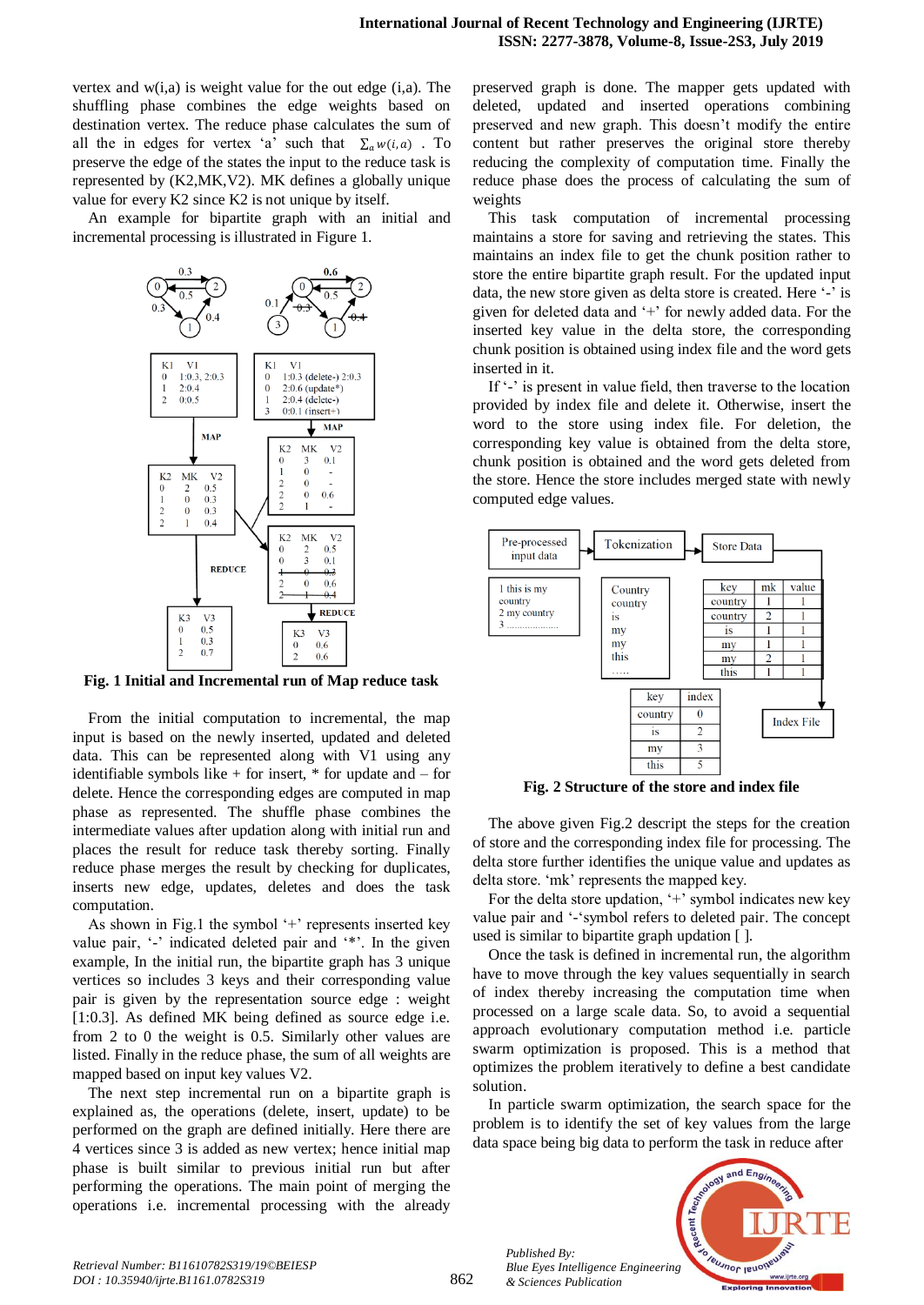#### **EVOLUTIONARY COMPUTATION ACCESS ON INCREMENTAL MAPREDUCE FOR MINING LARGE SCALE DATA**

merging the results from preserved and new graph. The key value is defined as 'particle' and the fitness function is fixed to be the similarity measure to identify the optimized solution. When the particle takes part in the large space as its topological neighbors, the best is found to be global best i.e. optimal value. The probability is fixed as random set with random particles as initial solution to search for optima. The velocity and positions are calculated for every iterated result until maximum data space is met.

The querying data from the store can be stated using the following algorithm with the evolutionary approach. Algorithm 1 defines the algorithm to query a chunk store of key values k from the given large space of list of keys L using PSO algorithm.

Initially k be the particles in the population, if the chunk k does not reside in the read cache i.e. similarity measure for fitness calculation, it will compute the read C2 byte into cache and read window size as C1. They are taken as learning factors for the PSO. The gap between a set of junks  $L_i$  to  $L_{i+1}$  is framed as total C2. These values are included to calculate velocity. The velocity is compared with Vmax. If less then iterates until it retrieve the set of best chunkstore as result. Hence the algorithm includes population as list of key chunk, fitness function as similarity measure to read chunk, fitness value to compare with threshold Vmax and finally output the optimized chunk store is returned at minimized cost.

**Algorithm 1. //** to store words in MRBG store and search optimized key using PSO

**Input:** queried key: k; the list of queried keys: L; Velcocity  $max$   $V_{max}$ 

**Output:** chunkstore k

K- particle

initialize random population with probability of iterations for each particle

```
if !read_cache.contains (k)//fitness function then
   c1 \leftarrow 0, c2 \leftarrow 0 //Learning factors
   i \in k's index in L // L<sub>i</sub> = k
   while c1 < T and c1 + c2 + length (L_i)<read_cache.size
       do
          //update the new fitness value
         C2 \leftarrow C1 + C2 + length (L_i)C1 \leftarrow pos (L<sub>i+1</sub>)-pos (L<sub>i</sub>)-length (L<sub>i</sub>)
        //Calculate velocity 
        v = v + C1* \text{rand}(v) * (\text{bestK} - \text{presentK}) +C2^* rand() * (bestK - presentK)
         if V is not V_{\text{max}} //iterate
              i \leftarrow i+1 end while
          starting from pos (k), read w bytes into 
read_cache 
 end if
```
end for

return read\_cache. getchunkstore (k)

This incremental evolutionary approach is applied on iterative algorithms like PageRank, Kmeans and Apriori with the proposed iterative computation approach.

**Algorithm 3: PageRank - //** to find the rank of web pages.

i – Source id j – Destination id  $N_i$  – Number of neighboring nodes of i  $N_i$  – Number of neighboring nodes of j  $R_i$  – Rank of node j d – Damping factor **Map Phase : input:**  $\langle i, Ni|R_i\rangle$ **Output:**<i,Ni> for all  $j$  in  $N_i$ do  $R_{i,j} = R_i / |N_i|$ | output  $\langle j, R_{i,j} \rangle$ end for **Reduce Phase : input:**  $\langle j, \{R_{i,j}, N_{j}\}\rangle$  $\overline{R_i} = d\sum_i \overline{R_{i,i}} + (\overline{1} - d)$ **output**  $: \langle j, N_j | R_j \rangle$ 

**Algorithm 4: kmeans //** to cluster the given data cid – Cluster id cval – Cluster value pid – Point id pval – Point value

# **Map Phase :**

**input:**  $\langle \text{pid,pval} | \{\text{cid,cval}\}\rangle$  $cid \leftarrow$  find the nearest centroid of pval in{cid,cval} **output:**<cid,pval> **Reduce Phase : input:** <cid, {pval}>  $cval \leftarrow$  compute the average of {pval} **output:** <cid,cval>

**Algorithm 5: Apriori //** It is used to mine the frequent itemset. **Input:** data **Output:** Combinations greater than support count **Begin** Get input file Tokenize each transaction Find word count [sup\_count for each word= its word count] for each item { if (sup\_count>=given sup\_count) Add word to the resultset } for each item at resultset { Find two item combinations Get its sup\_count from sup\_count file generated if (sup\_count>=given sup\_count) Add to the resultset } for each item at resultset  $\left\{ \right.$ 

Find three item combinations



*Published By:*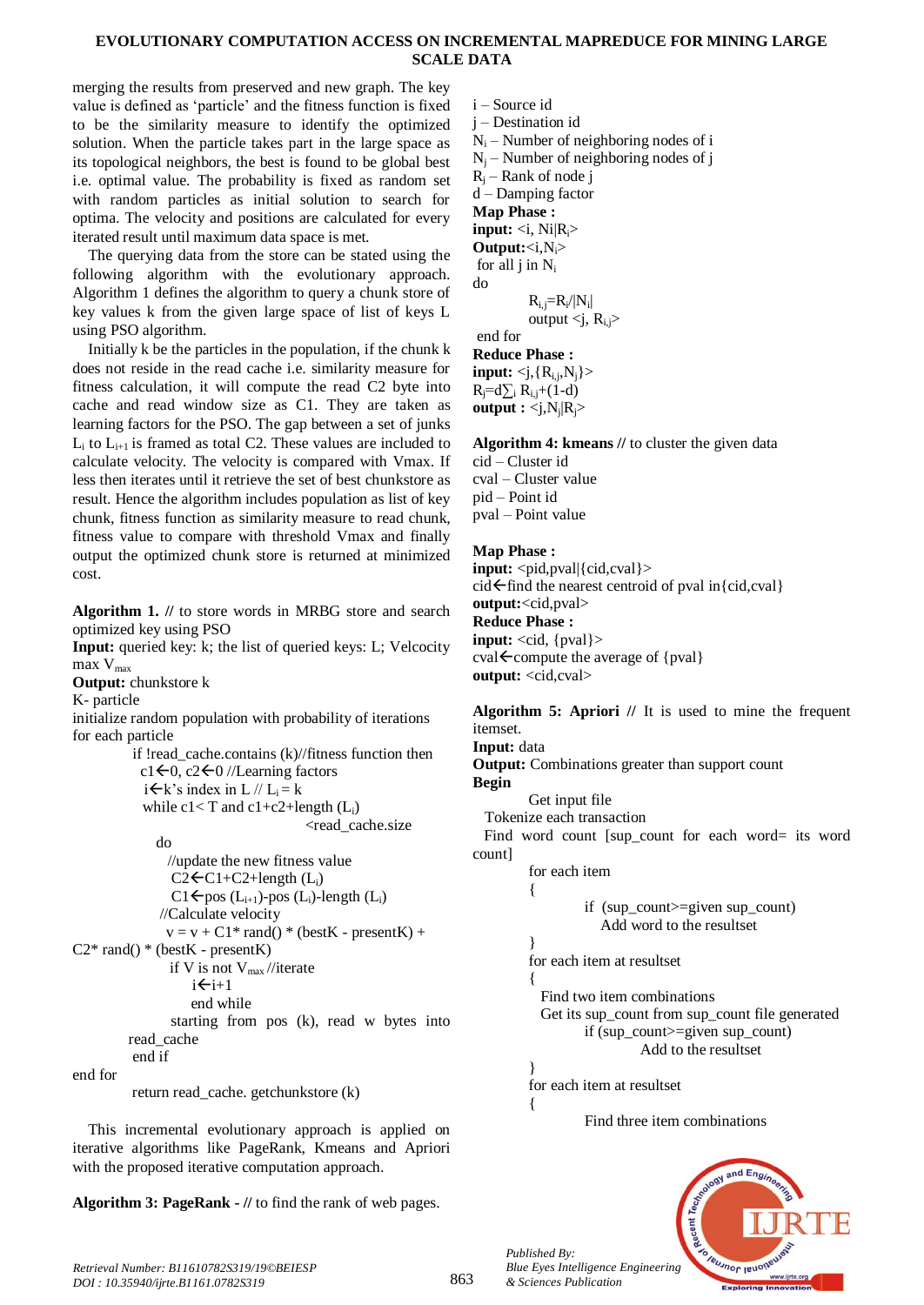End

}

#### Output the result

## **V. RESULTS AND DISCUSSION**

This prototype was implemented in Hadoop 2.6 version including Mapreduce API. The experiment compares the plain mapreduce execution with the incremental mapreduce on three different iterative algorithms (Pagerank, Kmeans and Apriori) to test its reduced computation.

Every algorithm includes different dataset for its computation. For the three iterative algorithms, the delta input is generated by randomly changing 10 percent of the input data.

#### *A. Apriori :*

Initially the Apriori algorithm is implemented on a grocery store data of size 100GB. In the preprocessing step, the unique line number is added to each line which acts as an mk value. From the data each transaction can have one or more items that are purchased. Different combinations of item are given for each transaction.Hence n item in a transaction includes  $2<sup>n</sup>$ -1 combinations.

For example, the transaction - Wholemilk, butter, yogurt includes  $2^3$ -1=7 combinations.

- wholemilk
- **butter**
- vogurt
- **•** wholemilk butter
- wholemilk yogurt
- butter yogurt
- wholemilk butter yogurt

The items in each combination are shuffled to be arranged in an alphabetical order. With this data, store is created by pre-processed lines are tokenized. And each word is added to the Store provided with its key (word), mk (line number) and value (its count), As an example,

Butter, 1, 1 Butter, 3, 1

The index file is created for the Store. This is to find the position of a word for its insertion or deletion in the file. Now when a query is given into Store, the new lines are added and the existing lines are deleted from the input file.

Creation of delta store from the input file is taken from the data updated as input. If a line gets deleted, find all combinations of the transaction and add to delta store with its value provided as '-'. If a new line is added, the line is pre-processed to get transaction id (mk). Different combinations of the transaction are added to delta store with its value as '+'.

From the delta store created, searching from the position marked by start to the length in file based on the user query. Searching includes particle swarm optimization to identify the data at reduced cost of time. Then the data combinations identified from store are shuffled and reduced.

If the combinations of items with the support count referred at the file created above remains greater than or equal to the given support count, the combinations are given as output

#### *B. Kmeans :*

Population data of size 14.5GB is taken with the attributes as country and its population for the past four years. The data is pre-processed by removing ',' and by calculating average population of the country for the past four years. The goal is to determine the most and least populated countries using kmeans on a large data.

Each iterative algorithm includes a state kvpair and a structure kv pair. In state kv pair, the value for state key gets changed after each iteration. Structure kv pair remains same for all iterations. Kmeans and PageRank are both incremental and iterative algorithms.

For Kmeans,

- The structure kv pair includes key as a country name and population as its value.
- The state kv pair includes centroid unique id and value

Structure pair does not change but a state key value pair changes for every iteration based on the centroid values.

The concatenated state and structure file are given as input to the map phase. For each pval (population) in the state file,

- For each centroid in structure file, calculate |cval-pval|
- Find the nearest centroid to the pval
- Output the nearest centroid id and the population to the reduce phase.

In the iterative reduce phase, For each cid, compute the average for its population grouped to it.

- Update it to the state file.
- With this updated state file and an unchanged structure file, the iteration runs for the desired number of times.
- Updated state data

The store is created at the map phase of incremental approach with the data of cluster id (key), country name(mk), population(value). The index for is also created to find the position of a word for its insertion or deletion.

From the input file, the data updated is taken as input. If a country gets deleted, the cluster to which the country belongs is computed and inserted to delta storewith its key as cluster id, mk as country name and value as '-'.

If a new country is added, the line is pre-processed and the average population is computed. The cluster, to which the country belongs, is computed.

It is inserted to delta store with its key as cluster id, mk as country name and value as population. Finally searching from the position marked by start to the length in the index file to retrieve the country based on given query is done with reduced cost.

The experimental analysis of the kmeans is given by,



*Published By:*